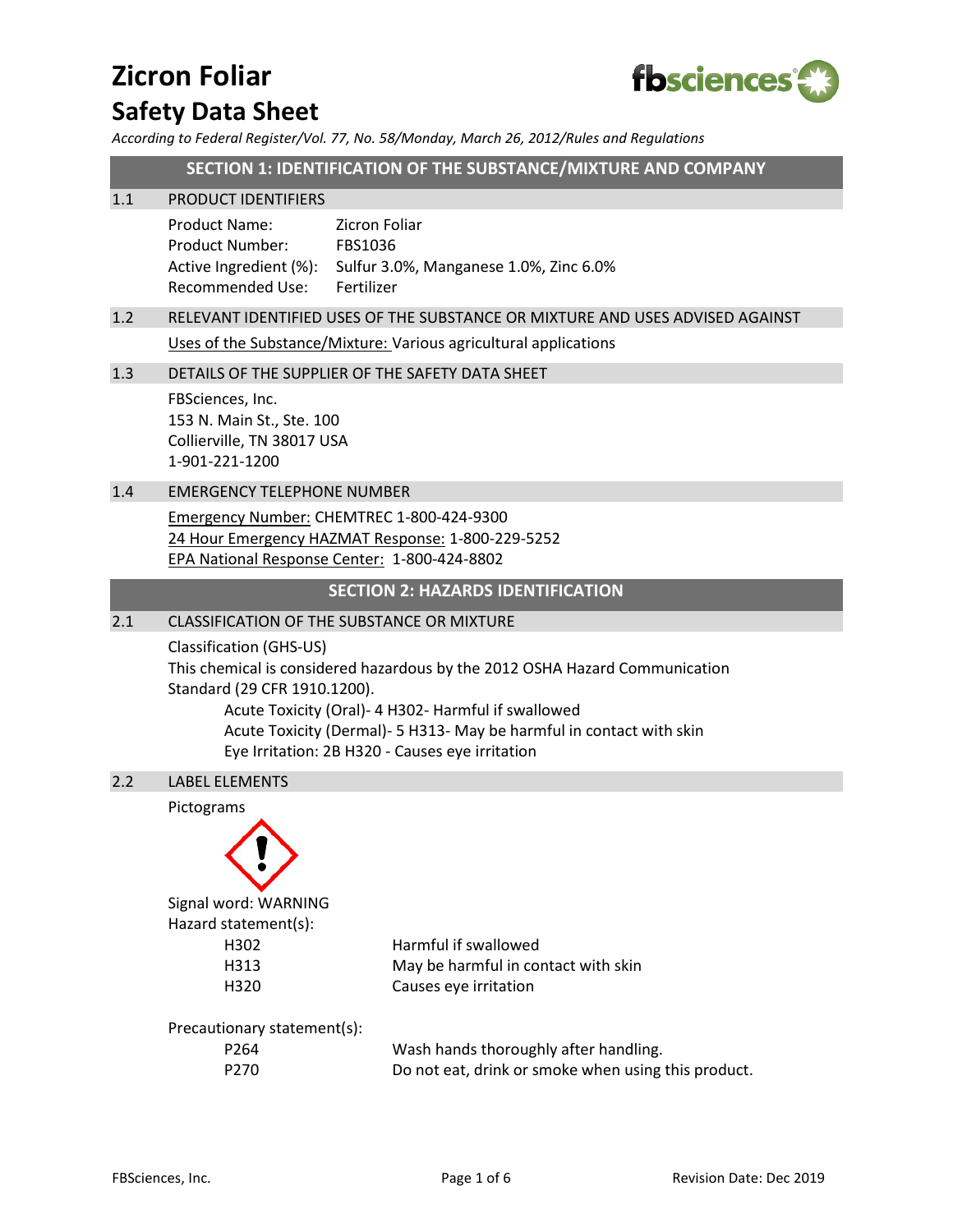| P <sub>280</sub> | Wear protective gloves/protective clothing/eye protection/face<br>protection.                                                         |
|------------------|---------------------------------------------------------------------------------------------------------------------------------------|
| P309+P310        | IF exposed or if you feel unwell: Immediately call a POISON<br>CENTER or doctor/physician.                                            |
| P302+P352        | IF ON SKIN: Wash with plenty of soap and water.                                                                                       |
| P362+P364        | Take off contaminated clothing and wash before reuse.                                                                                 |
| P305+P351+P338   | IF IN EYES: Rinse cautiously with water for several minutes.<br>Remove contact lenses if present and easy to do. Continue<br>rinsing. |
| P337+P338        | If eye irritation persists: Get medical advice/attention.                                                                             |
| P301+P312+P330   | IF SWALLOWED: Rinse mouth. Call a POISON CENTER or<br>doctor/physician if you feel unwell.                                            |
| P <sub>501</sub> | Dispose of contents/container in accordance with local/national<br>regulations.                                                       |
|                  |                                                                                                                                       |

### 2.3 OTHER HAZARDS NOT CLASSIFIED (HNOC) OR NOT COVERED BY GHS

#### None

## **SECTION 3: COMPOSITION/INFORMATION ON INGREDIENTS**

| 3.1 | <b>SUBSTANCES</b>                                                       |              |            |  |
|-----|-------------------------------------------------------------------------|--------------|------------|--|
|     | Material                                                                | i% by Weight | CAS No.    |  |
|     | Manganese Sulfate, Monohydrate                                          | $3 - 5%$     | 10034-96-5 |  |
|     | Zinc Sulfate, Monohydrate                                               | $5-10%$ *    | 7446-19-7  |  |
|     | C*exact percentage being withheld as confidential business information. |              |            |  |

#### **SECTION 4: FIRST AID MEASURES**

## 4.1 DESCRIPTION OF FIRST AID MEASURES

General information: Contact with eyes or skin may cause irritation. Undiluted material will be irritating on direct eye contact. If ingested, a small quantity may cause nausea, diarrhea or stomach discomfort. Clothing should be thoroughly washed before re-use. Seek medical attention if irritation persists.

If inhaled: Move to fresh air: Obtain medical attention immediately if breathing becomes difficult.

In case of skin contact: Flush eyes with water immediately with plenty of water for at least 15 minutes. Obtain medical attention if irritation persists.

Following eye contact: If prolonged contact occurs, rinse thoroughly with soap and water. Obtain medical attention if irritation persists.

If ingested: Do not induce vomiting. Obtain medical attention.

# 4.2 MOST IMPORTANT SYMPTOMS AND EFFECTS, BOTH ACUTE AND DELAYED

Symptoms/effects: None reasonably foreseeable

# 4.3 INDICATION OF ANY IMMEDIATE MEDIAL ATTENTION AND SPECIAL TREATMENT NEEDED Notes for the doctor: Treat symptomatically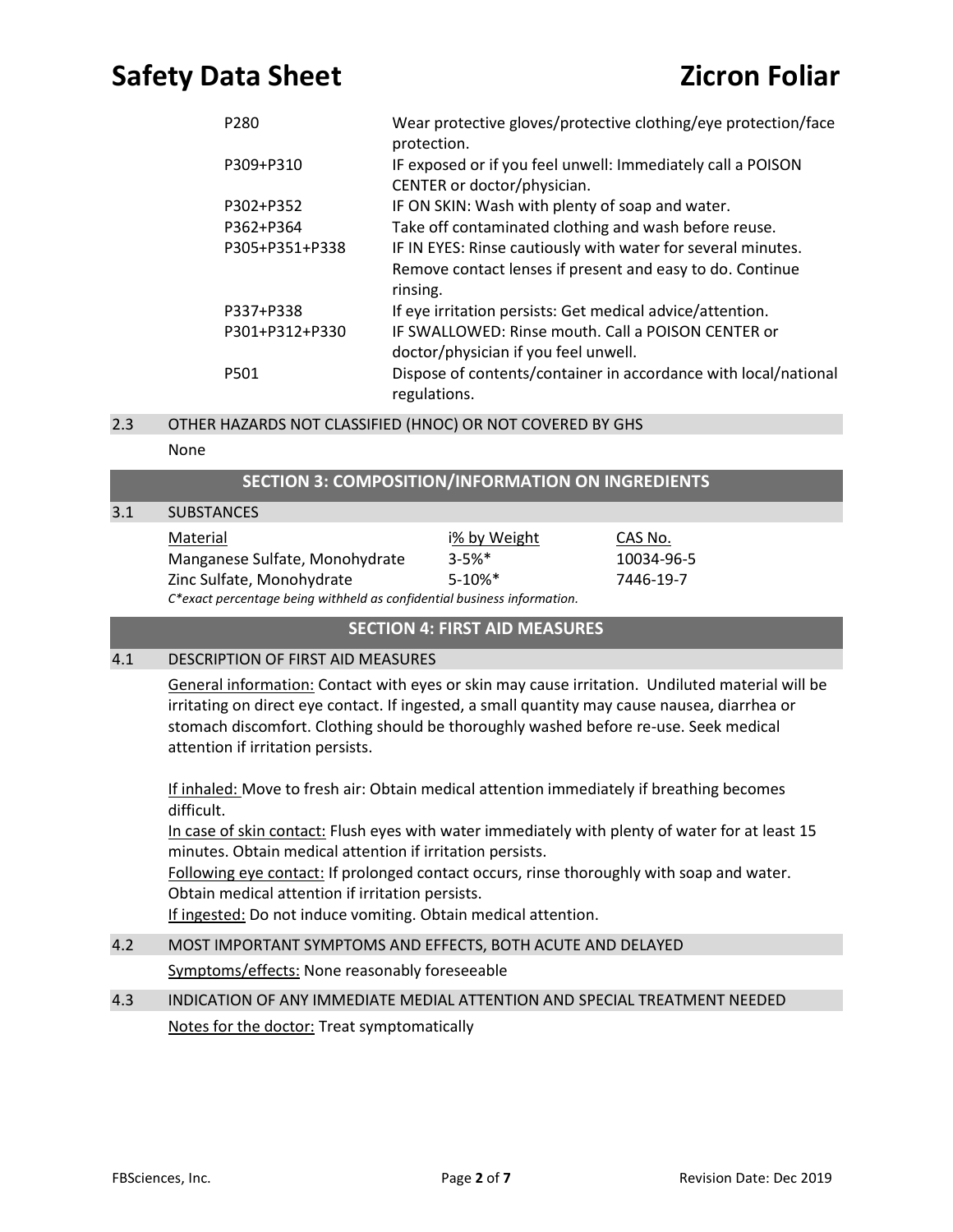#### **SECTION 5: FIREFIGHTING MEASURES**

#### 5.1 EXTINGUISHING MEDIA

Suitable extinguishing media: Use water, dry chemical, foam or CO2 extinguishing media. Unsuitable extinguishing media: No information available.

#### 5.2 SPECIAL HAZARDS ARISING FROM THE SUBSTANCE OR MIXTURE

Fire hazard: Not flammable Hazardous combustion products: Metal oxides, sulfur oxides.

#### 5.3 ADVICE FOR FIRE FIGHTERS

Do not attempt to take action without suitable protective equipment: self-contained breathing apparatus and complete protective clothing.

#### **SECTION 6: ACCIDENTAL RELEASE MEASURES**

#### 6.1 PERSONAL PRECAUTIONS, PROTECTIVE EQUIPMENT AND EMERGENCY PROCEDURES

For non-emergency personnel: Ensure adequate ventilation. Use personal protective equipment. Avoid contact with eyes or skin.

Protective equipment for emergency responders: Do not attempt to take action without suitable protective equipment. For further information, see section 8 Exposure controls/personal protection.

#### 6.2 ENVIRONMENTAL PRECAUTIONS

Avoid uncontrolled release into the environment.

#### 6.3 METHODS AND MATERIAL FOR CONTAINMENT AND CLEANING UP

For containment: Store in original container. For cleaning up: Take up liquid spill in absorbent material.

#### **SECTION 7: HANDLING AND STORAGE**

Handling: Wear personal protective equipment. Ensure adequate ventilation. Avoid contact with skin or eyes. Do not ingest.

Storage: Keep out of reach of children. Do not contaminate water, food, or feed by storage or disposal. Do not store below 40°F (5°C). Keep from freezing.

# **SECTION 8: EXPOSURE CONTROLS/PERSONAL PROTECTION**

#### 8.1 CONTROL PARAMETERS

No additional information available.

### 8.2 EXPOSURE CONTROLS

Environmental exposure controls: Avoid uncontrolled release to the environment.

#### 8.2.1 APPROPRIATE ENGINEERING CONTROLS

Ensure adequate ventilation, especially in confined areas. Ensure that eyewash stations and safety showers are close to the workstation location.

### 8.2.2 PERSONAL PROTECTIVE EQUIPMENT

**Hand protection: Protective gloves.** Eye protection: Safety glasses. Skin and body protection: Wear suitable protective clothing.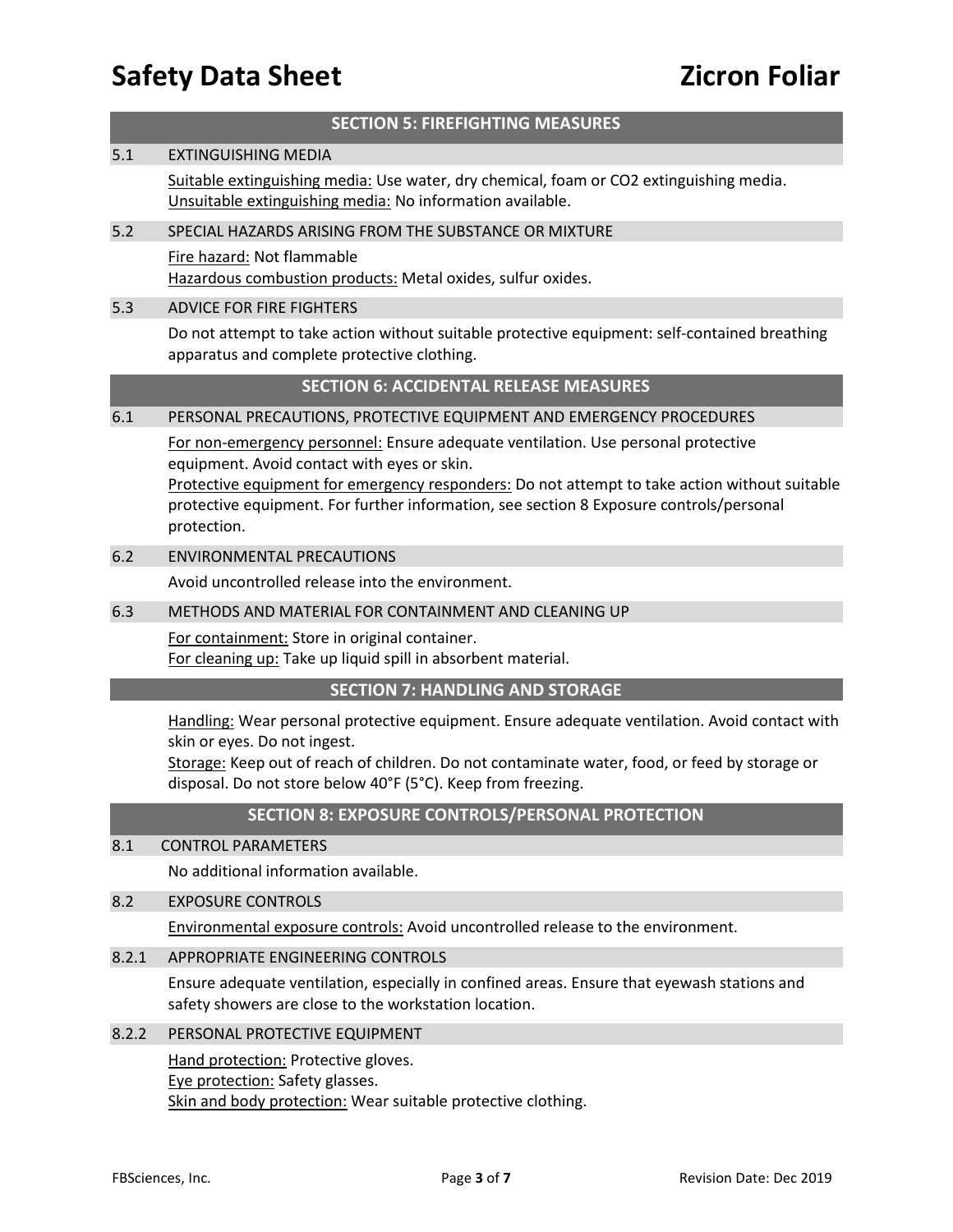Respiratory protection: In case of insufficient ventilation, wear suitable respiratory equipment.

|     | <b>SECTION 9: PHYSICAL AND CHEMICAL PROPERTIES</b>    |                              |
|-----|-------------------------------------------------------|------------------------------|
| 9.1 | INFORMATION ON BASIC PHYSICAL AND CHEMICAL PROPERTIES |                              |
|     | <b>Physical State:</b>                                | Liquid                       |
|     | Color:                                                | Dark brown                   |
|     | Odor:                                                 | Slightly sweet to peanut oil |
|     | Vapor Pressure:                                       | Greater than 1.0 @ 100°C     |
|     | Vapor Density:                                        | $(Air = 1) N/A$              |
|     | pH:                                                   | 3.1                          |
|     | <b>Relative Density:</b>                              | H2O=1 1.2-1.35 @ 20°C        |
|     | <b>Melting Point:</b>                                 | <b>Not Determined</b>        |
|     | <b>Freezing Point:</b>                                | Not Determined               |
|     | Solubility in Water:                                  | Complete                     |
|     | Solubility in alcohols:                               | Not Determined               |
|     | <b>Boiling Point:</b>                                 | Not Determined               |
|     | Flash Point & Method:                                 | Non-flammable                |
|     | <b>Evaporation Rate:</b>                              | Non-volatile                 |
|     | Flammability:                                         | Non-flammable                |
|     | <b>Flammable Limits:</b>                              | N/A LEL: N/A UEL: N/A        |
|     | Auto-ignition Temperature:                            | N/A                          |
|     | Decomposition Temperature:                            | N/A                          |
|     | Viscosity:                                            | Not Determined               |

9.2 OTHER INFORMATION

No other information.

# **SECTION 10: STABILITY AND REACTIVITY**

#### 10.1 REACTIVITY

The product is non-reactive under normal conditions of use, storage and transport.

# 10.2 CHEMICAL STABILITY

Stable under normal conditions.

#### 10.3 POSSIBILITY OF HAZARDOUS REACTIONS

No dangerous reactions known under normal conditions of use.

#### 10.4 CONDITIONS TO AVOID

None under recommended storage and handling conditions (see section 7).

10.5 INCOMPATIBLE MATERIALS

Strong oxidizers. Reactive metals.

# 10.6 HAZARDOUS DECOMPOSITION PRODUCTS

No additional information available.

## **SECTION 11: TOXICOLOGICAL INFORMATION**

# 11.1 INFORMATION ON TOXICOLOGICAL EFFECTS Product Information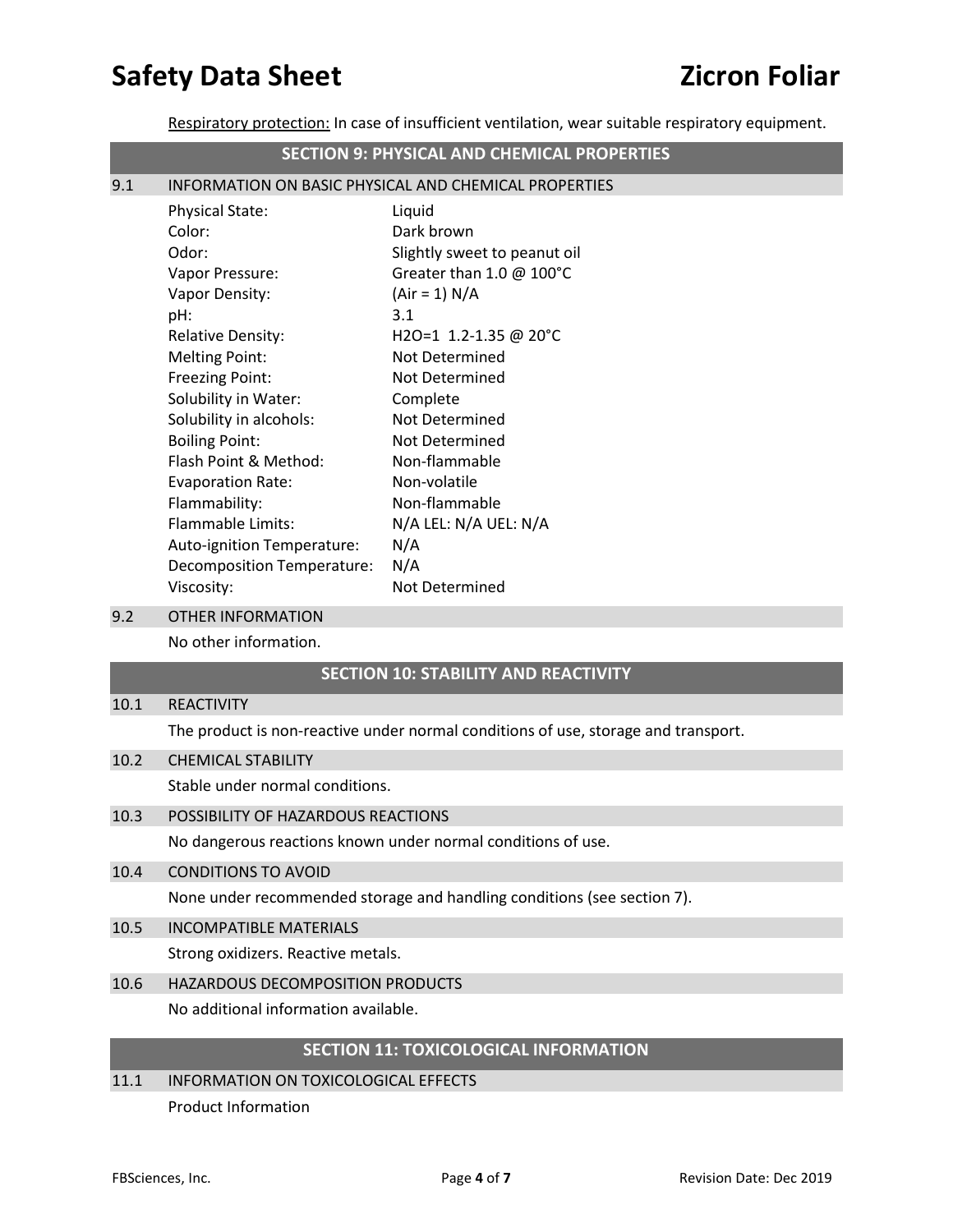| Component Information     |                            |             |                 |
|---------------------------|----------------------------|-------------|-----------------|
| Component                 | LD50 Oral                  | LD50 Dermal | LC50 Inhalation |
| Manganese sulfate,        | $2150 \text{ mg/kg}$ (rat) | Not listed  | Not listed      |
| monohydrate Citric        |                            |             |                 |
| Zinc sulfate, monohydrate | 2150 mg/kg (rat)           | Not listed  | Not listed      |

Toxicologically Synergistic Products: No information available

Delayed and immediate effects as well as chronic effects from short and long-term exposure Acute

| Likely Routes of Exposure: | Skin, eye, ingestion                                        |
|----------------------------|-------------------------------------------------------------|
| Eye Irritation:            | May cause irritation, stinging, tearing, itching, swelling, |
|                            | and/or redness                                              |
| <b>Skin Sensitization:</b> | Contact with skin may cause irritation.                     |

Mutagenic Potential: None observed Reproductive Hazard Potential: None observed Chronic/Subchronic Toxicity Studies: None observed Carcinogenic Potential: Yes Other Toxicity Information: Not available Toxicity of Other Components: Not available

### **SECTION 12: ECOLOGICAL INFORMATION**

#### 12.1 TOXICITY

Ecotoxicity: Do not empty into drains. Persistence and Degradability: No information available Bioaccumulation/ Accumulation: No information available. Mobility: No information available.

## **SECTION 13: DISPOSAL CONSIDERATIONS**

#### 13.1 WASTE TREATMENT METHODS

Disposal: Dispose of in an approved disposal facility in accordance with all municipal, provincial, and federal regulations.

Container Disposal: Non-refillable container. Do not reuse or refill this container.

#### **SECTION 14: TRANSPORT INFORMATION**

UN Number: Not regulated by DOT, IATA or IMDG UN Proper Shipping Name: Not applicable DOT Classification: Not applicable; no label or placard required B/L Freight Classification: Not regulated International Transportation: Not applicable HAZARD CLASSIFICATION (0 minimal, 1 slight, 2 moderate, 3 serious, 4 severe) NFPA: HEALTH 1 FIRE 0 REACTIVITY 0 1 slight – exposure could cause irritation but only minor residual injury even if no

treatment is given.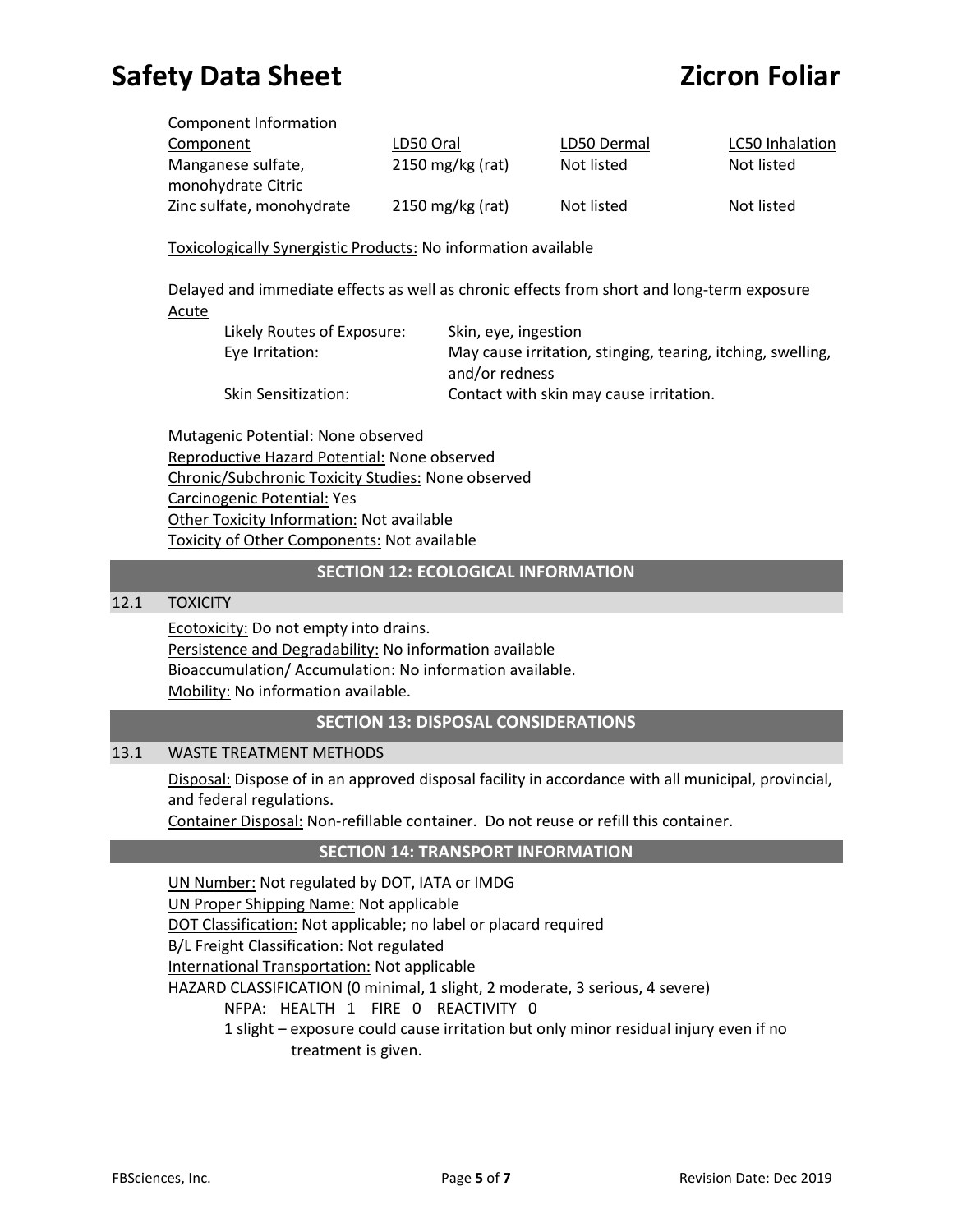| <b>SECTION 15: REGULATORY INFORMATION</b> |                                                                                                                                                                                                                                                                                                                                                                                                                         |                                                                                                                    |
|-------------------------------------------|-------------------------------------------------------------------------------------------------------------------------------------------------------------------------------------------------------------------------------------------------------------------------------------------------------------------------------------------------------------------------------------------------------------------------|--------------------------------------------------------------------------------------------------------------------|
| <b>15.1 US FEDERAL REGULATIONS</b>        |                                                                                                                                                                                                                                                                                                                                                                                                                         |                                                                                                                    |
|                                           | UN Number: Not regulated by DOT, IATA or IMDG<br><b>UN Proper Shipping Name: Not applicable</b><br>DOT Classification: Not applicable; no label or placard required<br><b>B/L Freight Classification: Not regulated</b><br>International Transportation: Not applicable<br>HAZARD CLASSIFICATION (0 minimal, 1 slight, 2 moderate, 3 serious, 4 severe)<br>HEALTH 1 FIRE 0 REACTIVITY 0<br>NFPA:<br>treatment is given. | 1 slight - exposure could cause irritation but only minor residual injury even if no                               |
|                                           | 15.1.2 NATIONAL REGULATIONS                                                                                                                                                                                                                                                                                                                                                                                             |                                                                                                                    |
|                                           | SARA 302 Components: No chemicals in this material are subject to the reporting requirements<br>of SARA Title III, Section 302.<br>SARA Title III, Section 313:<br>Zinc sulfate monohydrate<br>Manganese sulfate monohydrate CAS-No. 10034-96-5<br>SARA 311/312 Hazards: Acute Health Hazard, Chronic Health Hazard.<br><b>Massachusetts Right To Know Components:</b>                                                  | SARA 313 Components: The following components are subject to reporting levels established by<br>CAS-No. 7446-19-7  |
|                                           | Zinc sulfate monohydrate<br>Pennsylvania Right To Know Components:<br>Zinc sulfate monohydrate<br>Manganese sulfate monohydrate CAS-No. 10034-96-5<br>New Jersey Right To Know Components:                                                                                                                                                                                                                              | CAS-No. 7446-19-7<br>CAS-No. 7446-19-7                                                                             |
|                                           | Zinc sulfate monohydrate<br>Manganese sulfate monohydrate CAS-No. 10034-96-5<br>California to cause cancer, birth defects, or any other reproductive harm.                                                                                                                                                                                                                                                              | CAS-No. 7446-19-7<br>California Prop. 65 Components: This product does not contain any chemicals known to State of |

#### 15.2 INTERNATIONAL REGULATIONS

Canada: No additional information available. EU Regulations: No additional information available.

### **SEC**T**ION 16: OTHER INFORMATION**

The directions for use of this product are believed to be adequate and must be followed carefully. The use of this product is beyond the control of the manufacturer, and, therefore, to the extent consistent with applicable law, no warranty, representation, or guarantee of any kind, expressed or implied, is made as to the effects of such use or any results obtained if not used in accordance with printed directions and established safe practice or if unusual or extraordinary weather conditions occur. To the extent consistent with applicable law, the buyer's exclusive remedy and manufacturer's or seller's exclusive liability in tort or otherwise, shall be limited, at the manufacturer's option, to replacement of, or the repayment of the purchase price for, the quantity of product with respect to which damages are claimed.